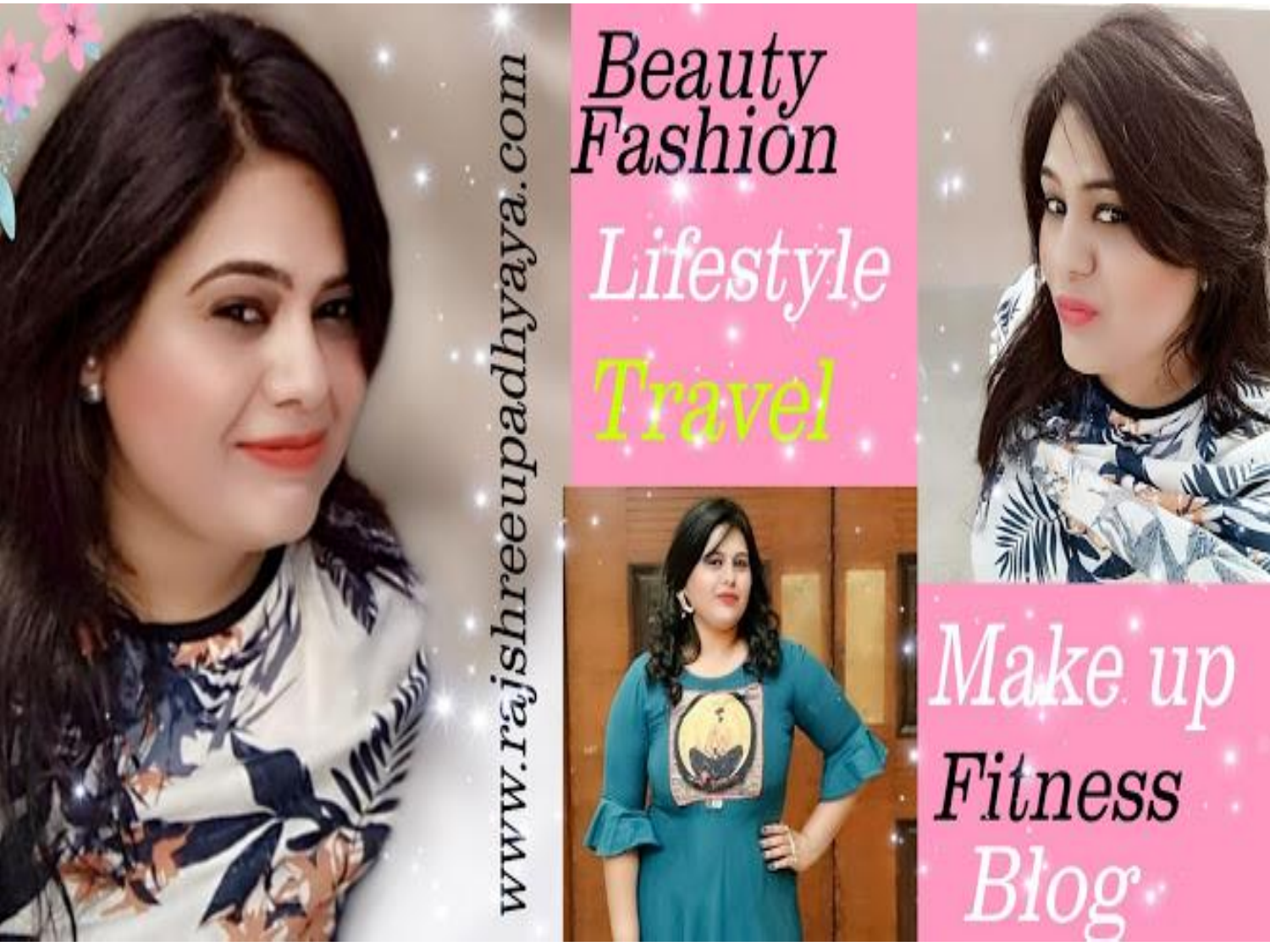

I had an urge to share and extend my love for all things gorgeous which is why my youtube channel was born!

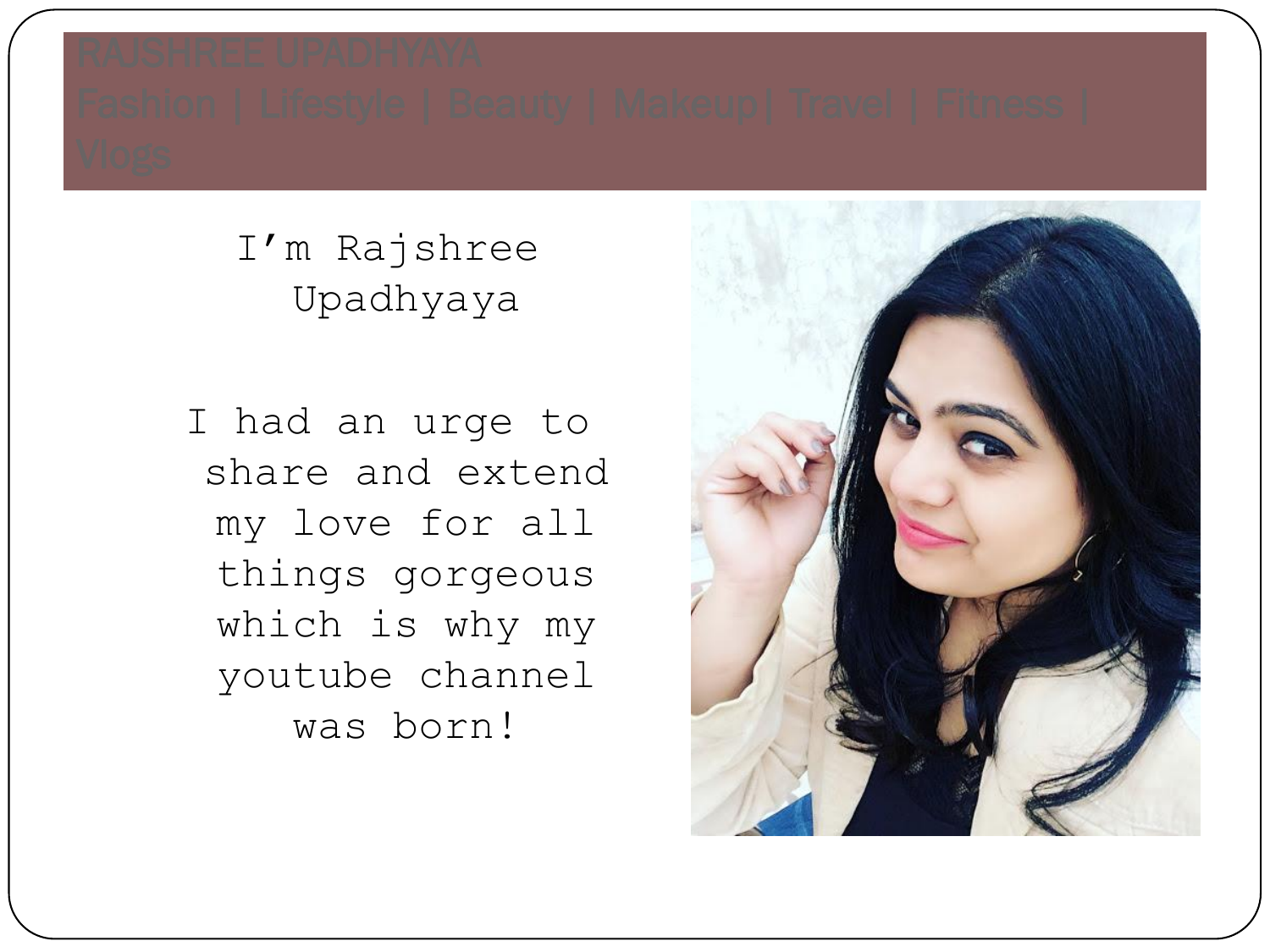- You will find a variety of videos ranging from makeup, my vlogs, monthly favorites, product reviews, beauty/fashion tips, fashion hauls to my everyday outfits, all personally filmed by yours truly.
- I frequently upload videos and getting nice viewership, also I am much active on Instagram, Snap chat, Twitter, Facebook and Roposo , Pinterest , Tik Tok and it's continuously growing.

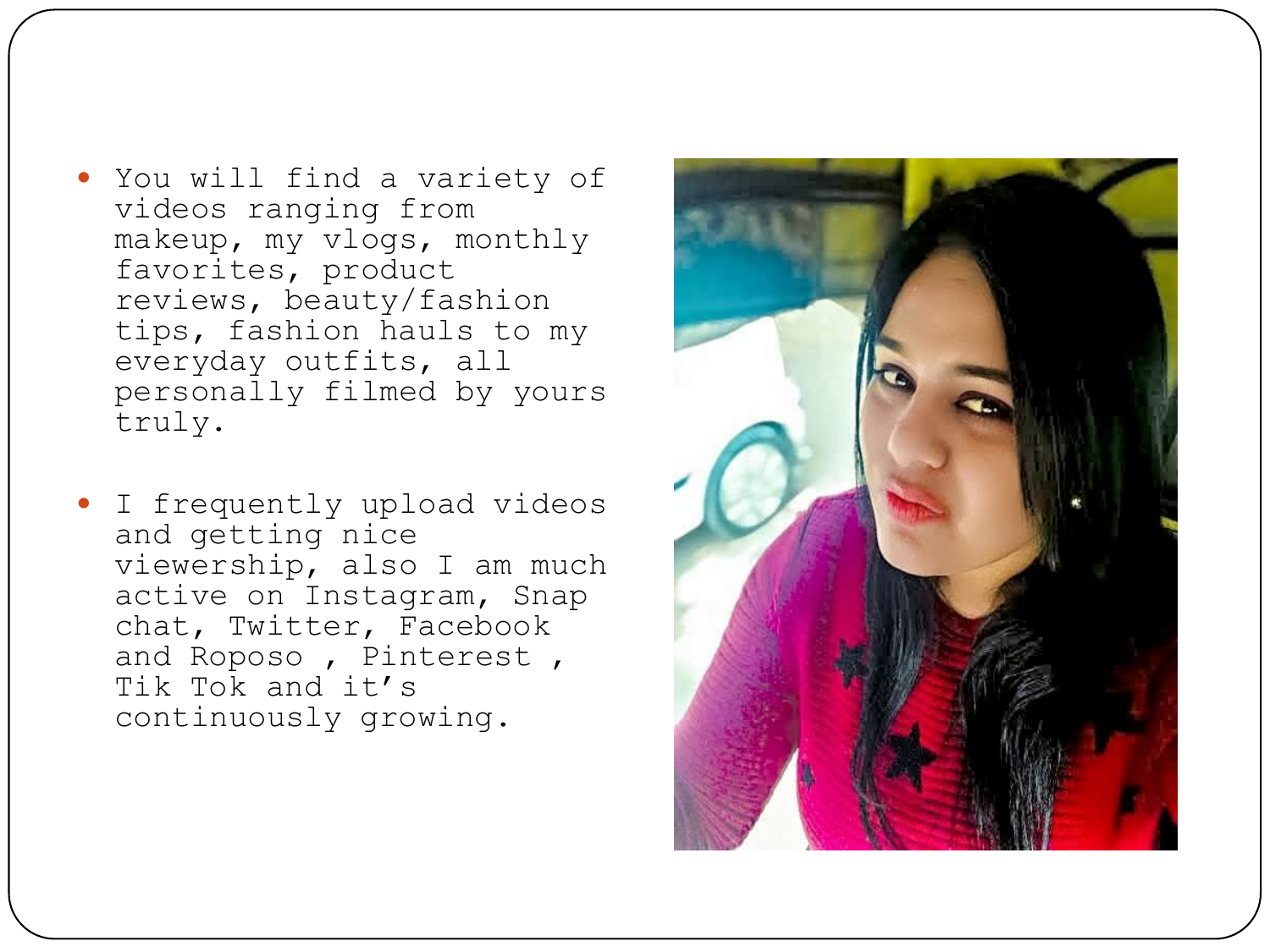## IF YOU WANT TO KNOW A LITTLE BIT MORE ABOUT ME –

- I'm a science graduate, postgraduate from commerce as well as management studies.
- I am marketing manager of a shopping mall and a self-taught makeup artist and have taught the art of makeup to many lovely ladies in the past. Out of immense love and passion I am doing blogging .
- I am obsessed with skin care and simple minimal makeup. Same with shoes, outfits, bags, and jewelry.

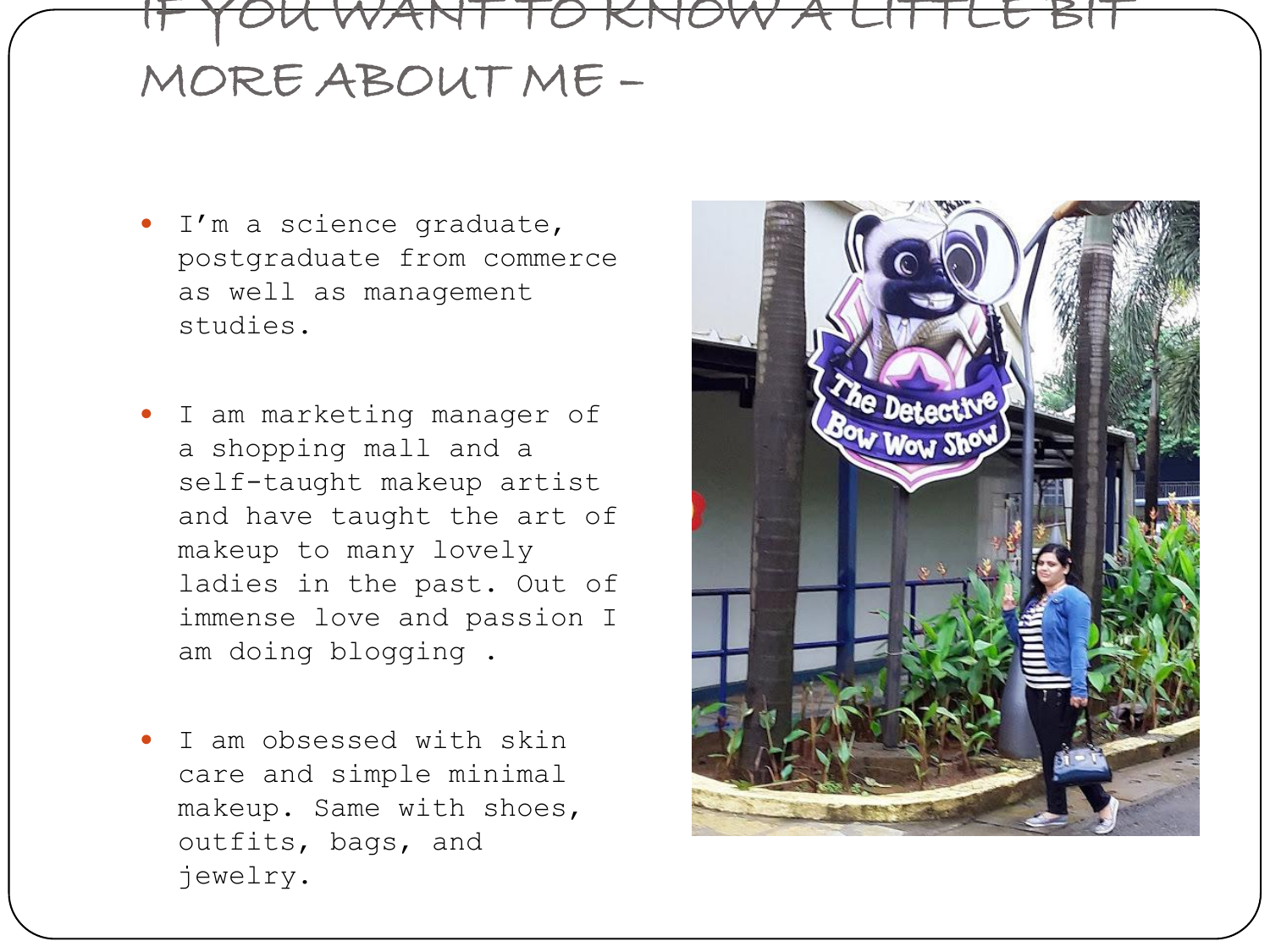# Demographics



- 40% Women
- 60% Men
- 52% 18-24 years
- 26% 25-34 years
- 12% 13-17 years
- 6% 35-44 years
- 4% Above 45 years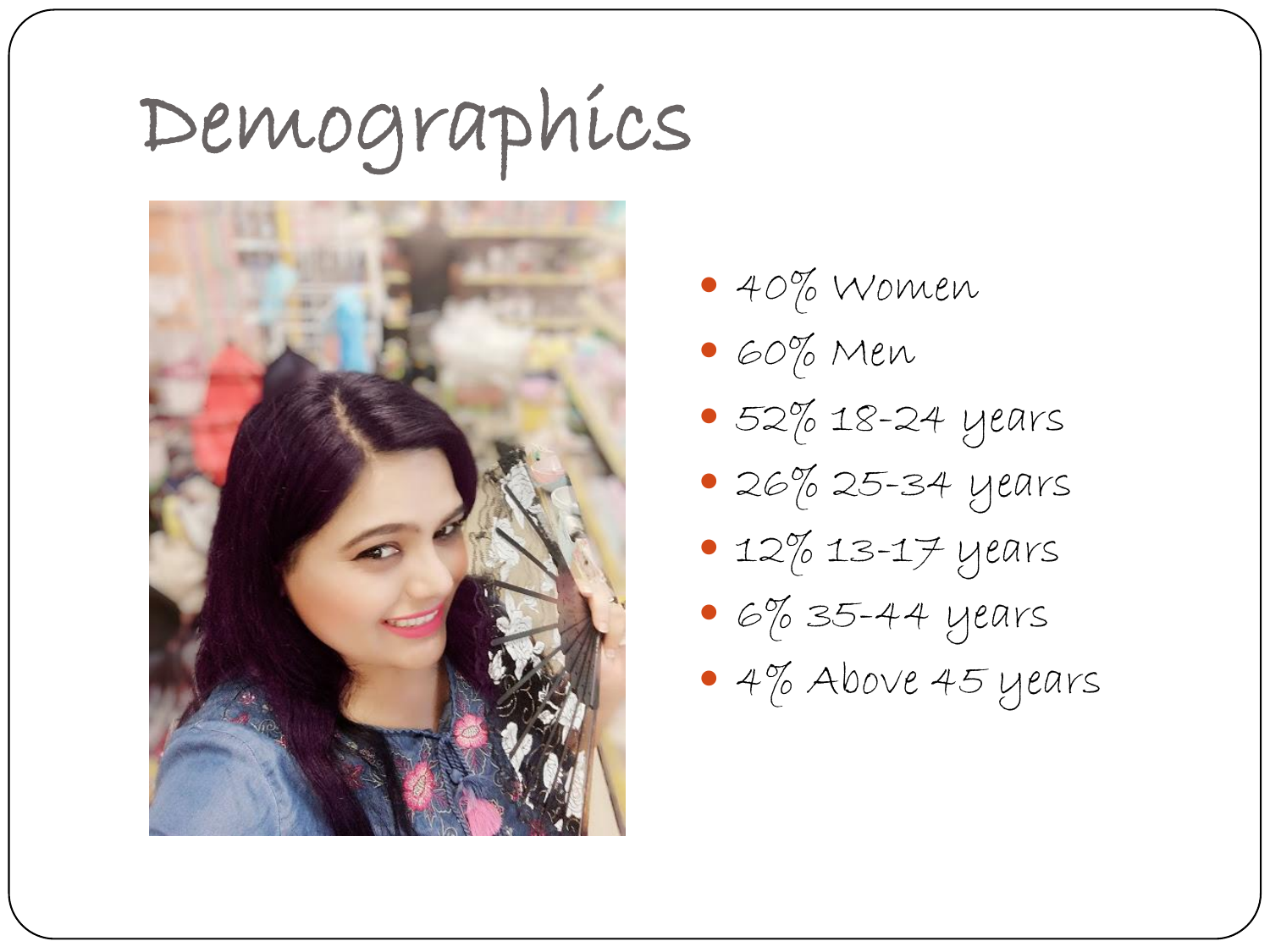# Statistics

- Visitors
- Unique Visitors
- Pages Per Visit
- Return Visitors
- Time On site

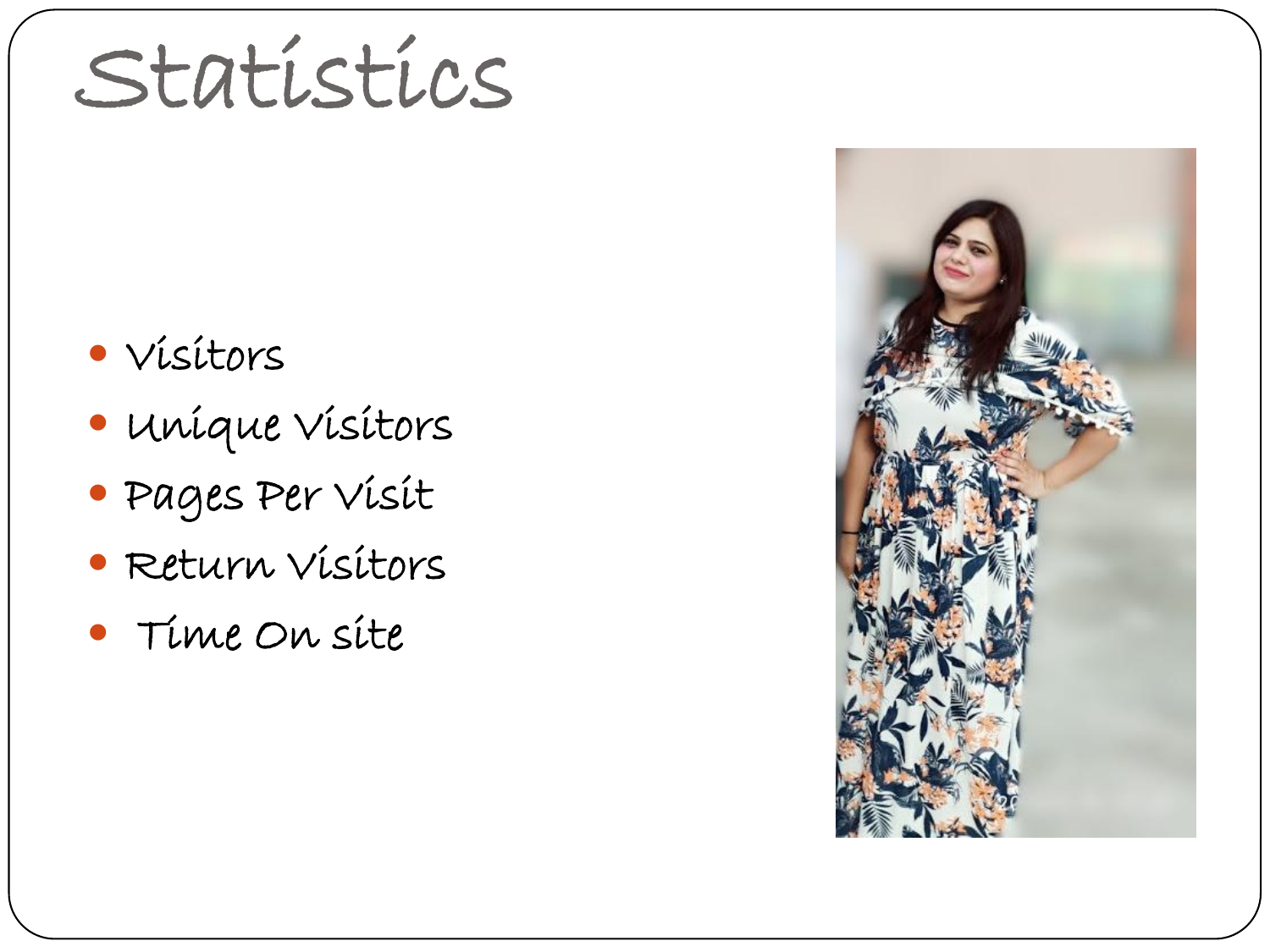# Connect with us for……



- Paid Collaborations
- Barter Collaborations
- **•** Sponsored Posts
- Social Media activities
- Banner Promotions
- Event coverage
- Product Reviews
- Blog Advertising
- Store Visits
- Youtube Videos
- IGTV Videos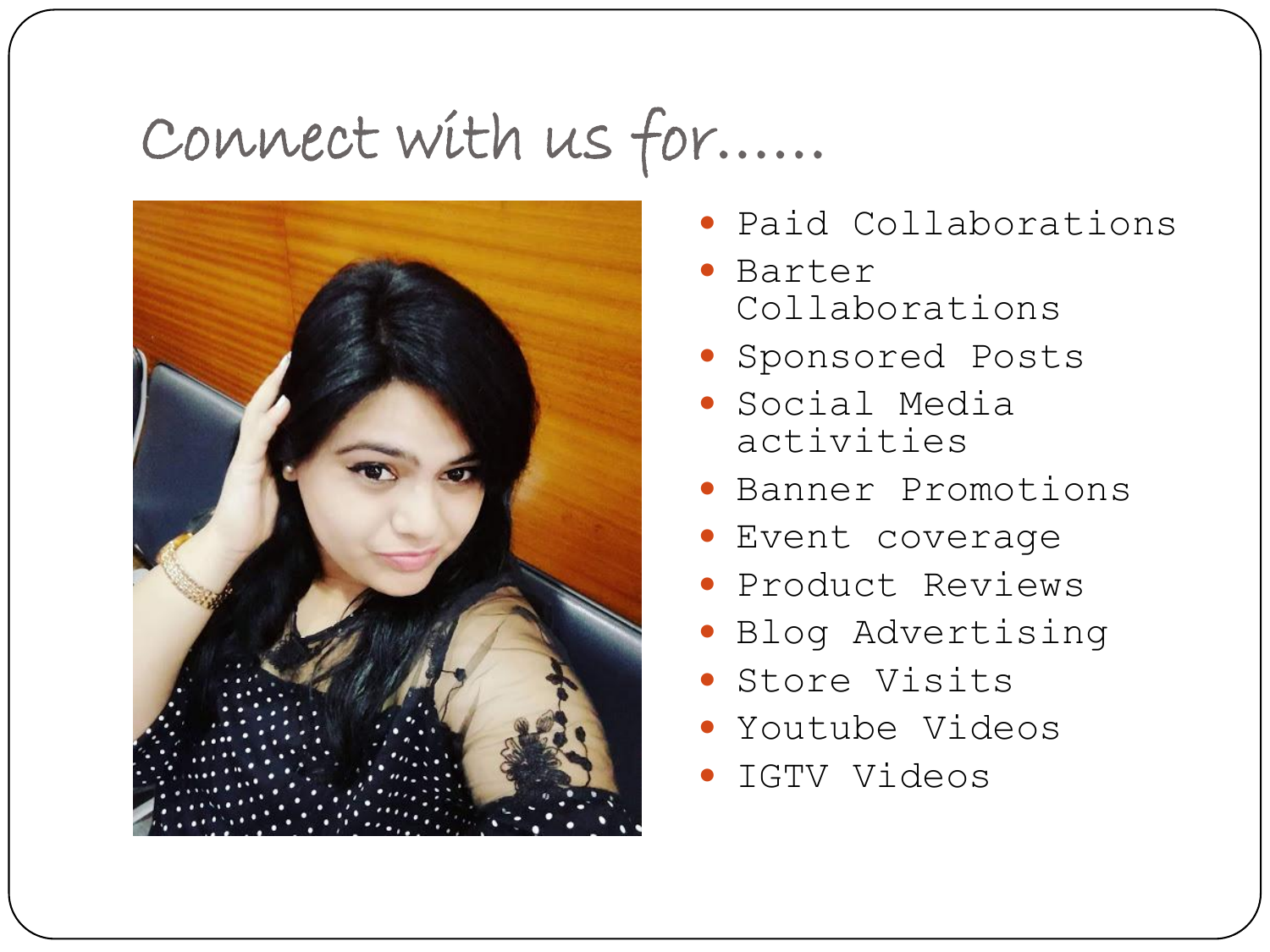# Sponsorships / Collaborations

- Glamego
- Pee Safe
- · Glamisha
- Kadak Slap
- Green Berry Organics
- · Bella Voste
- Aarohi Spa & Salon
- Nua Woman
- · Metal Gym
- · Inatur Herbals
- Tiara Personal Hygeine
- $\bullet$  OTR 16 Restro Bar & Lounge
- True Elements
- $\bullet$  Ma Earth **Botanicals**
- · Bonjour Paris
- Luxe Derma
- $\bullet$  Fixel
- Fuschia By Vkare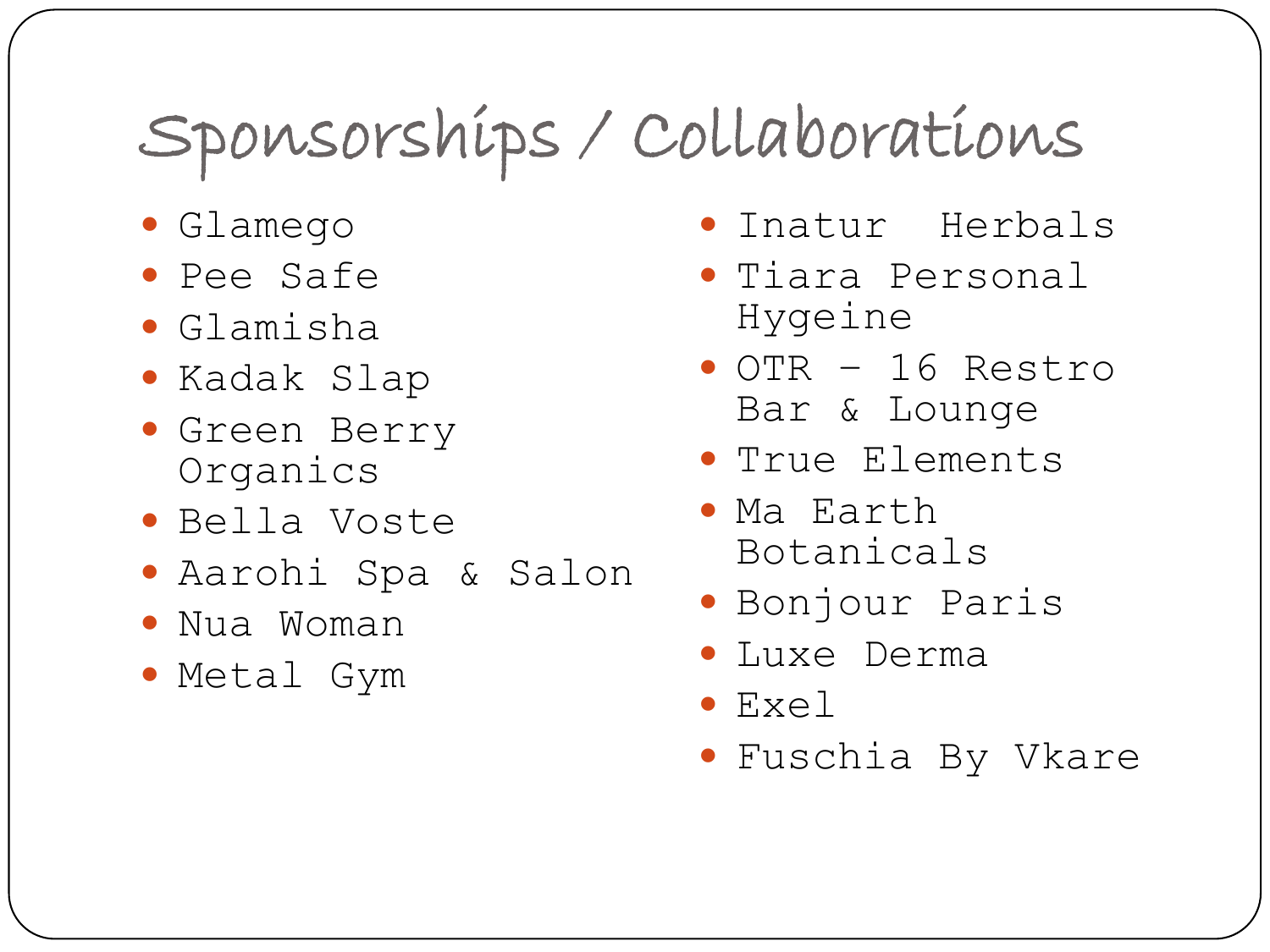











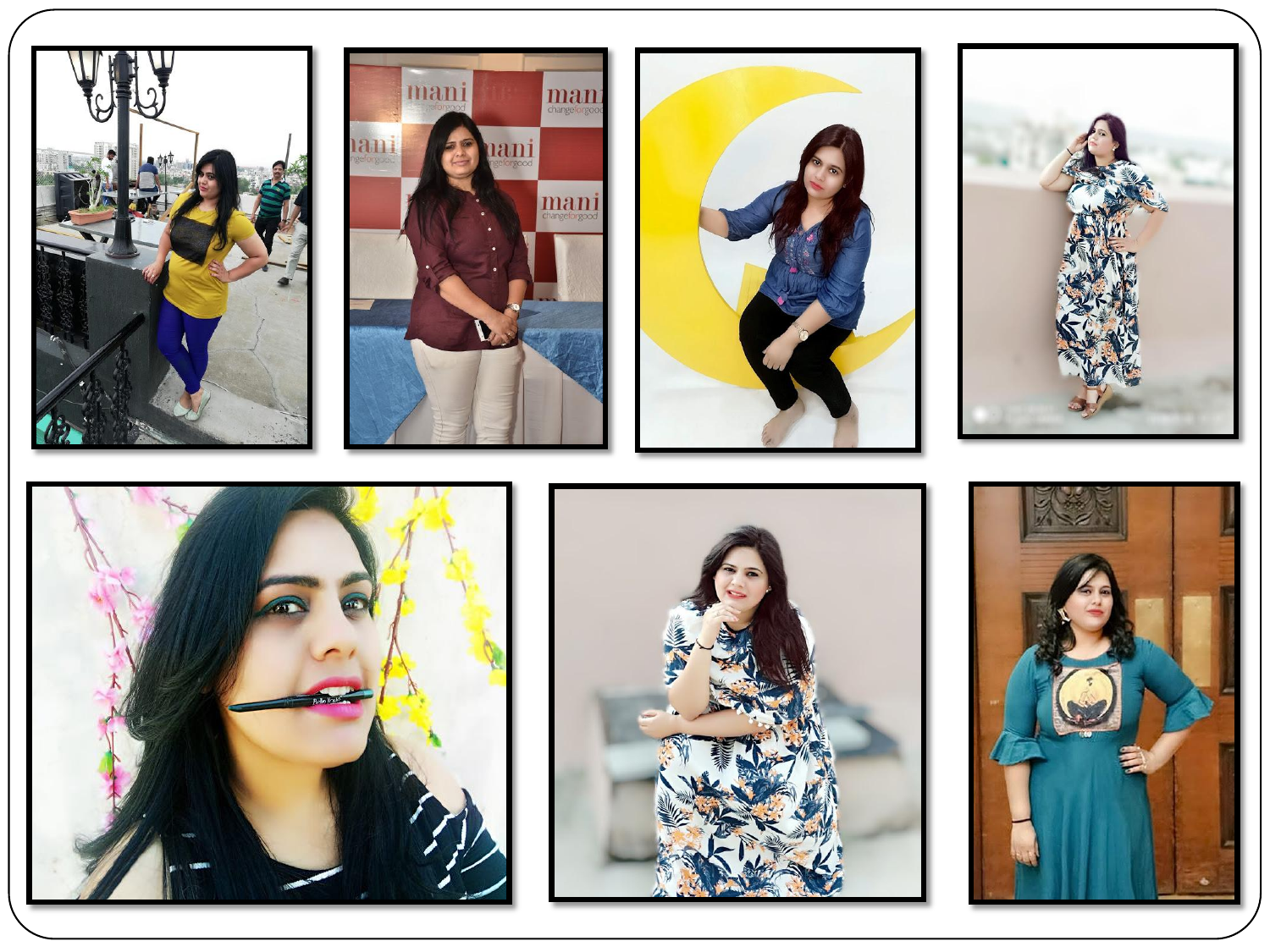Social Media Profiles…





**Blog**

**www.rajshreeupadhyaya.com**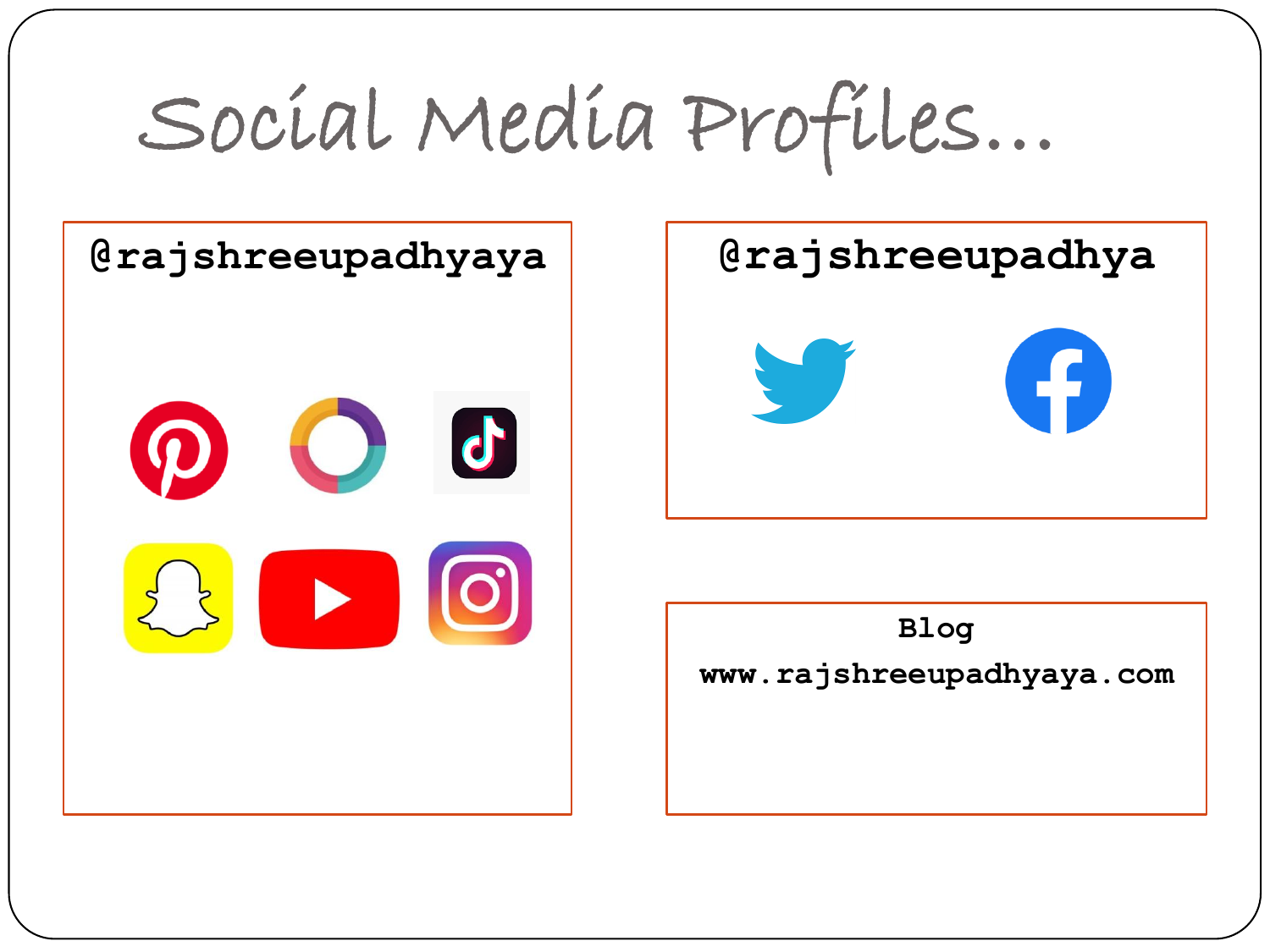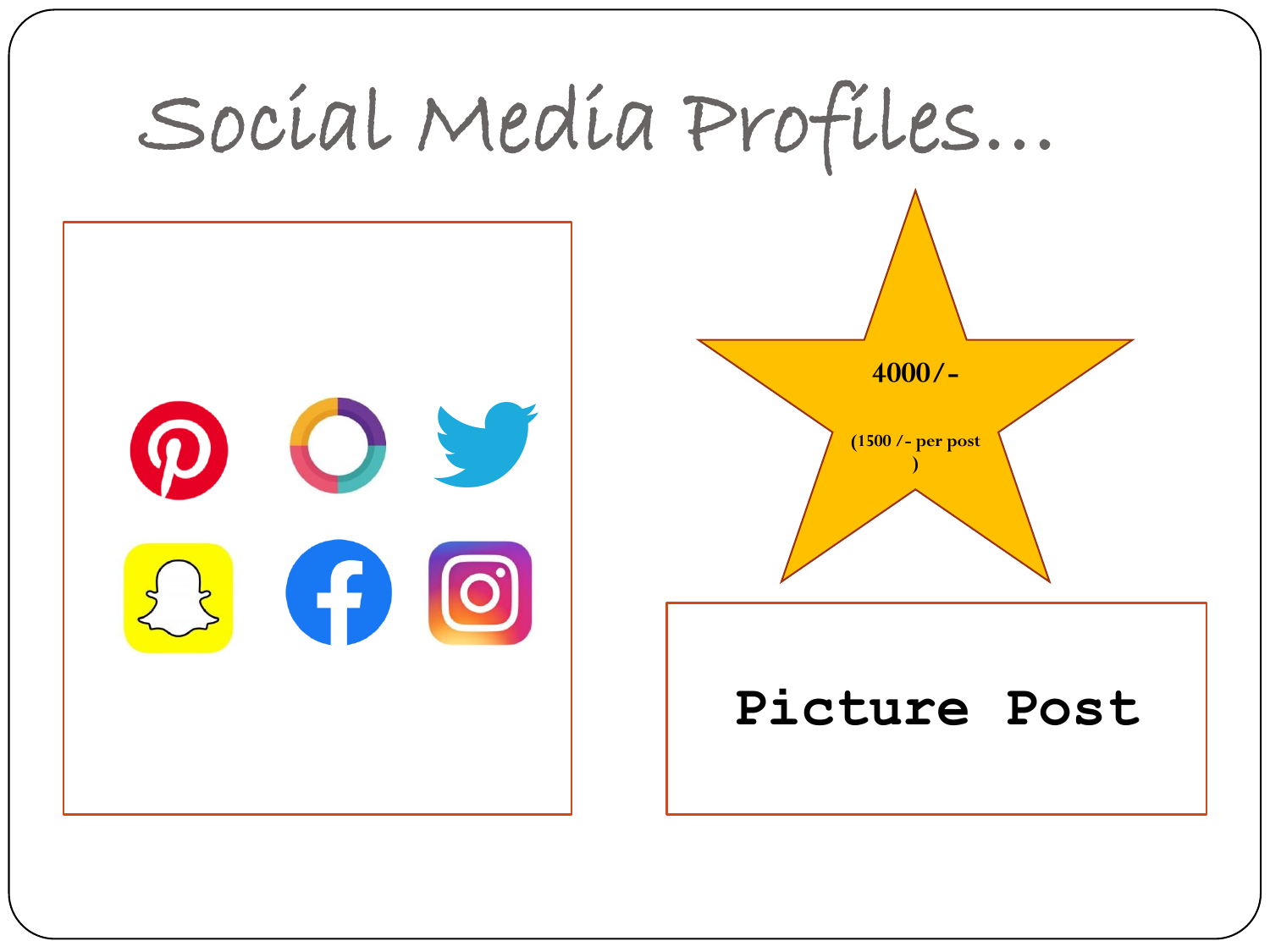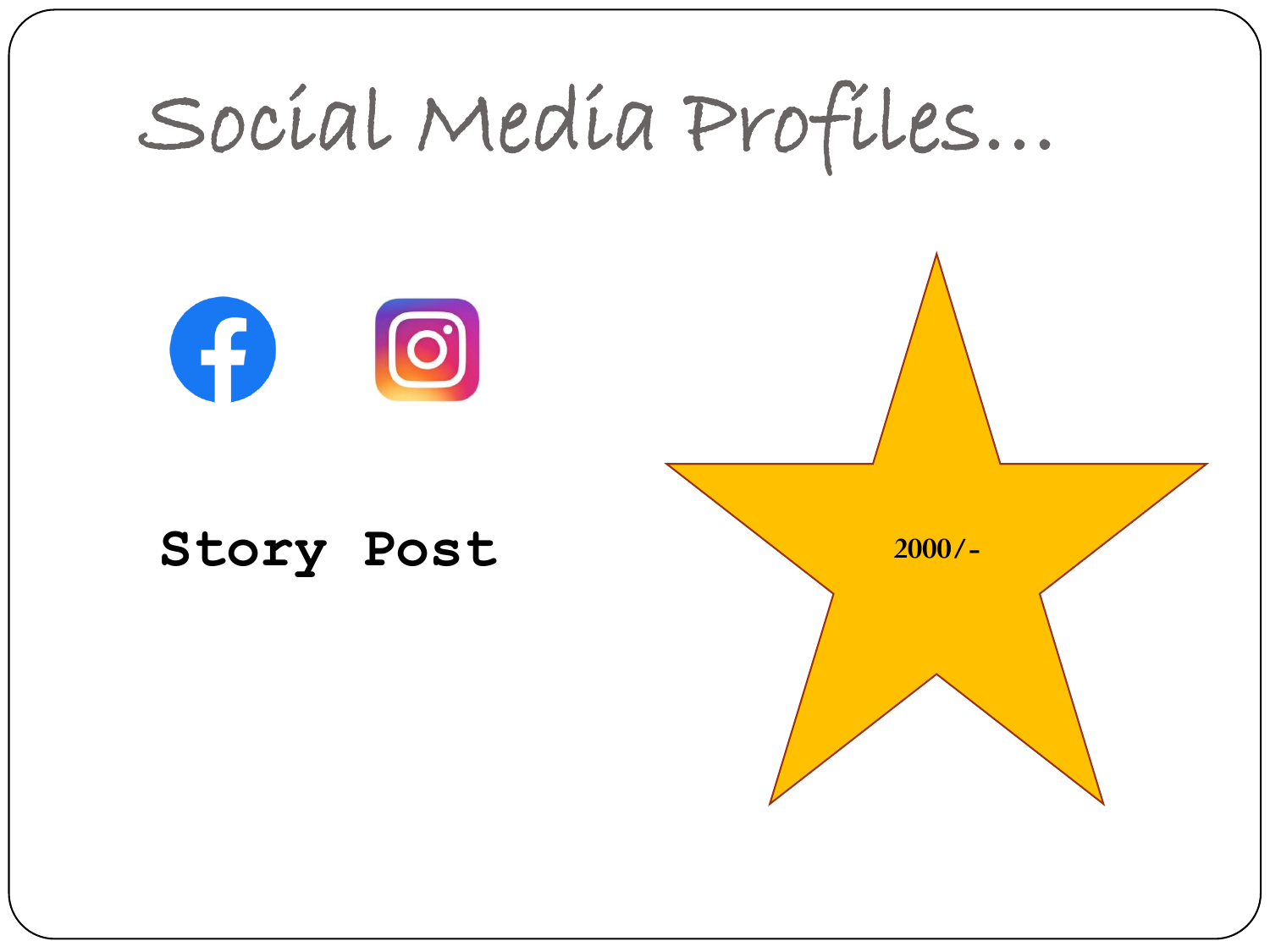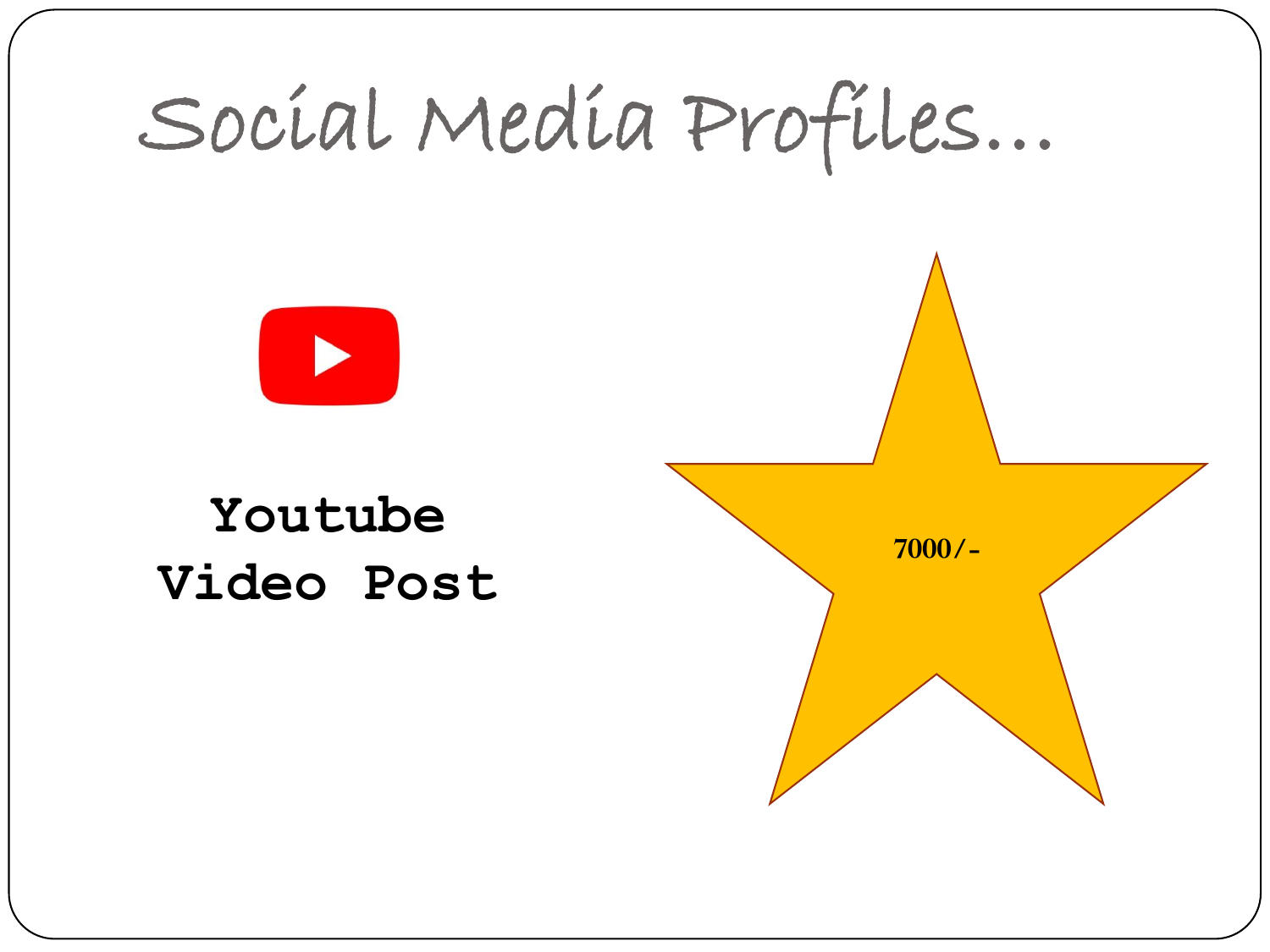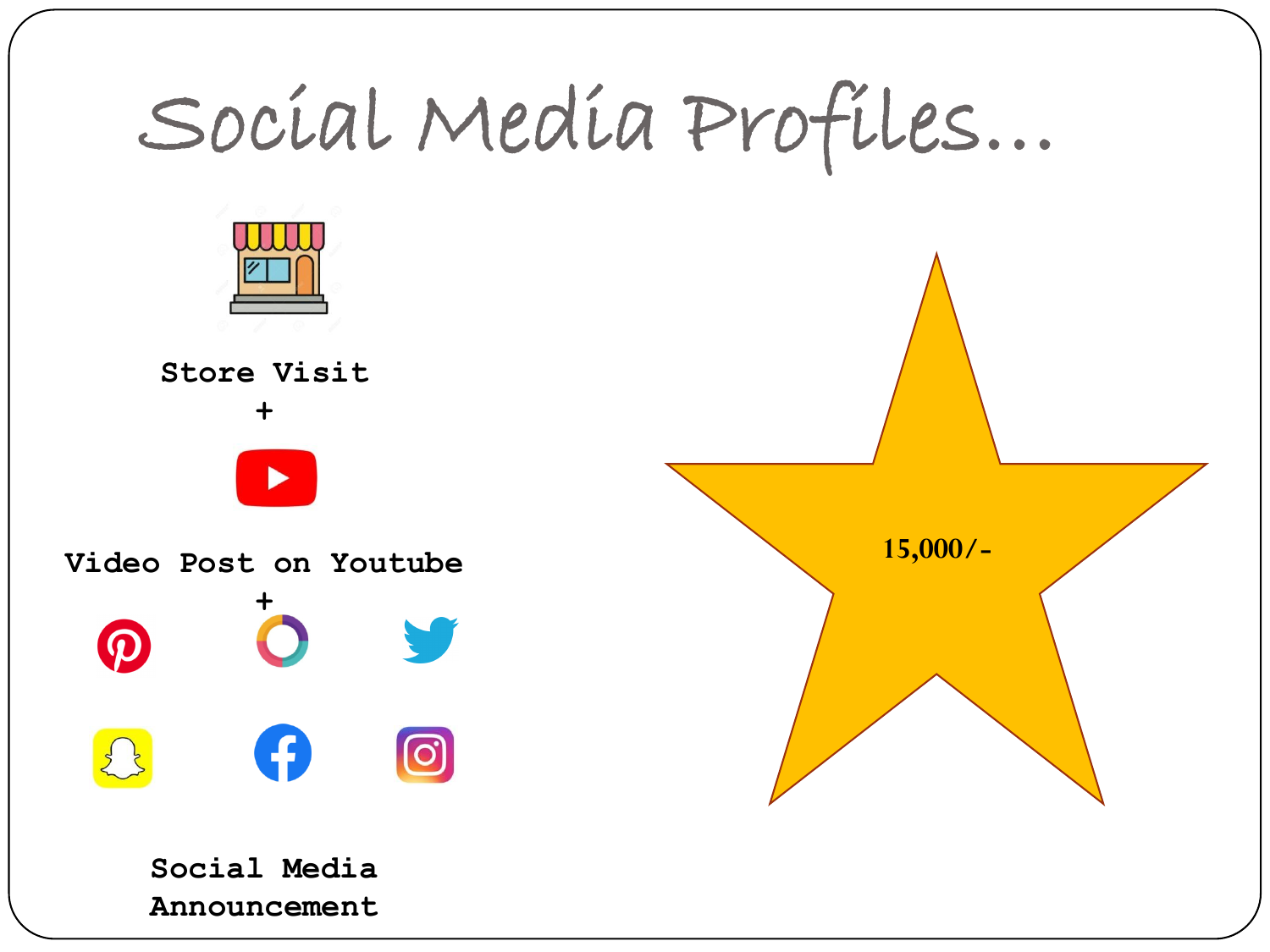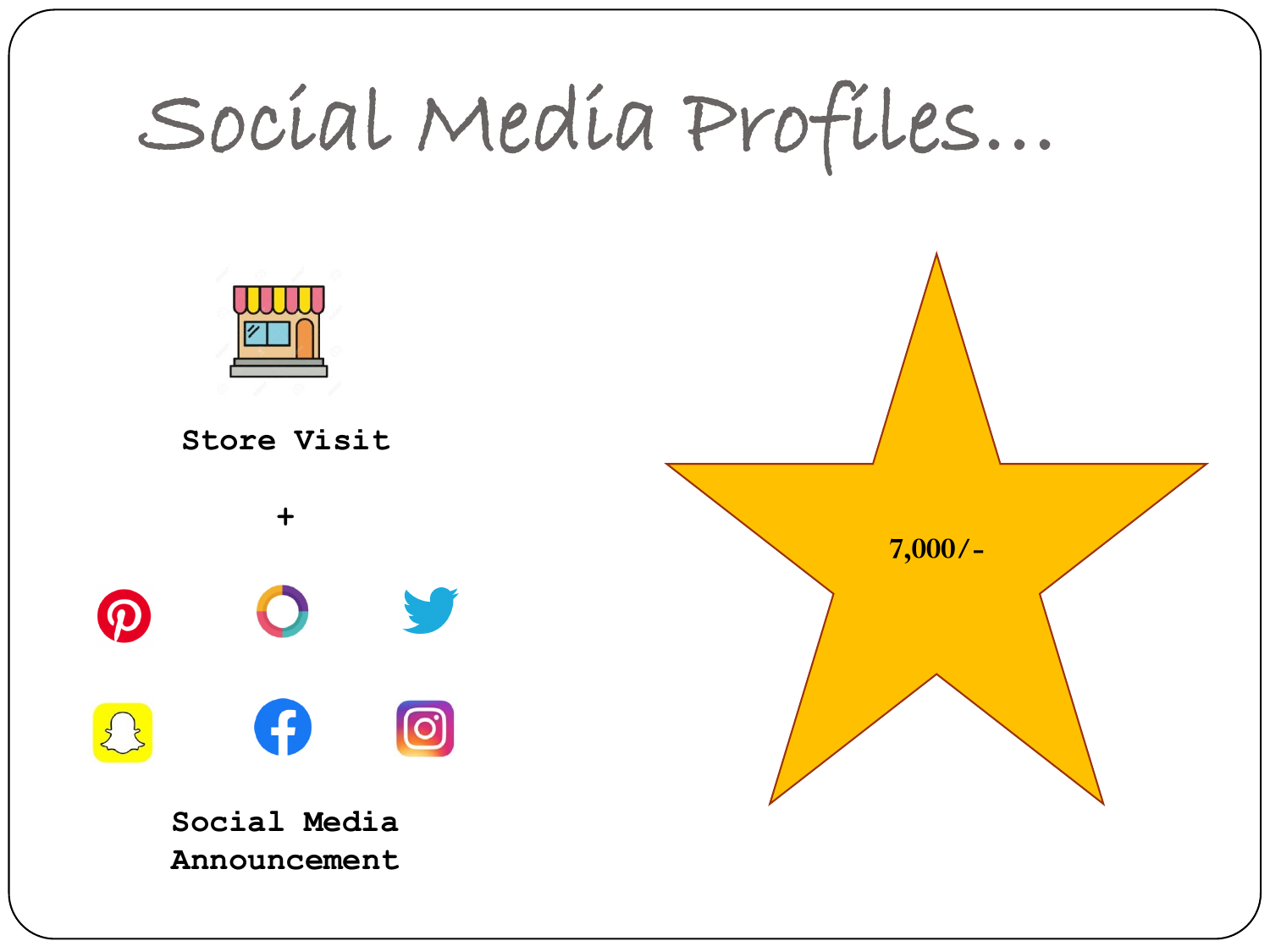